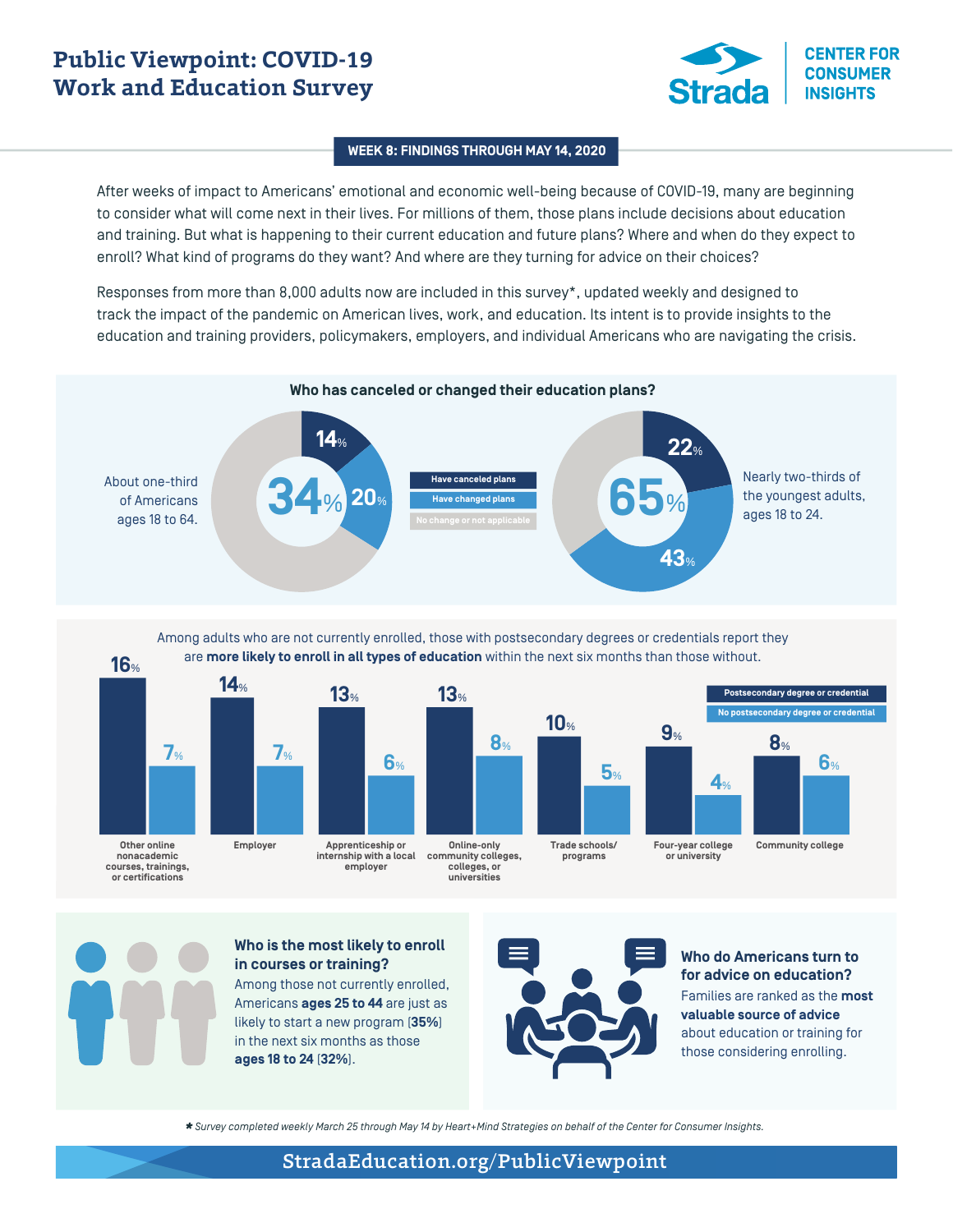

## **Strada Public Viewpoint: COVID-19 Work and Education Survey**

**Interview Dates**: May 13-14, 2020

**Audience**: National online survey of Americans ages 18 and above. Quotas and weights based on the U.S. Census were used to ensure results that are nationally representative by age, gender, race/ethnicity, education level, and region. Sample size: n=1,010. Where noted, data are aggregated across multiple weeks.

## 1. **How worried are you that you may lose your job as a result of the coronavirus (COVID-19) events, or are you not at all worried?**

| a. Extremely worried  | 19%        |
|-----------------------|------------|
| b. Very worried       | 17%        |
| c. Somewhat worried   | <b>27%</b> |
| d. Not very worried   | 18%        |
| e. Not at all worried | 19%        |

*\*Base: Individuals who were employed full-time, part-time, or self-employed, aggregated across multiple weeks, n=4,346.*

2. **Did you lose your job, or have your hours or income from work been reduced because of the coronavirus (COVID-19) situation?** 

a. Yes 52% b. No 48%

\**Base: Americans age 18+, aggregated across multiple weeks, n=5,529.*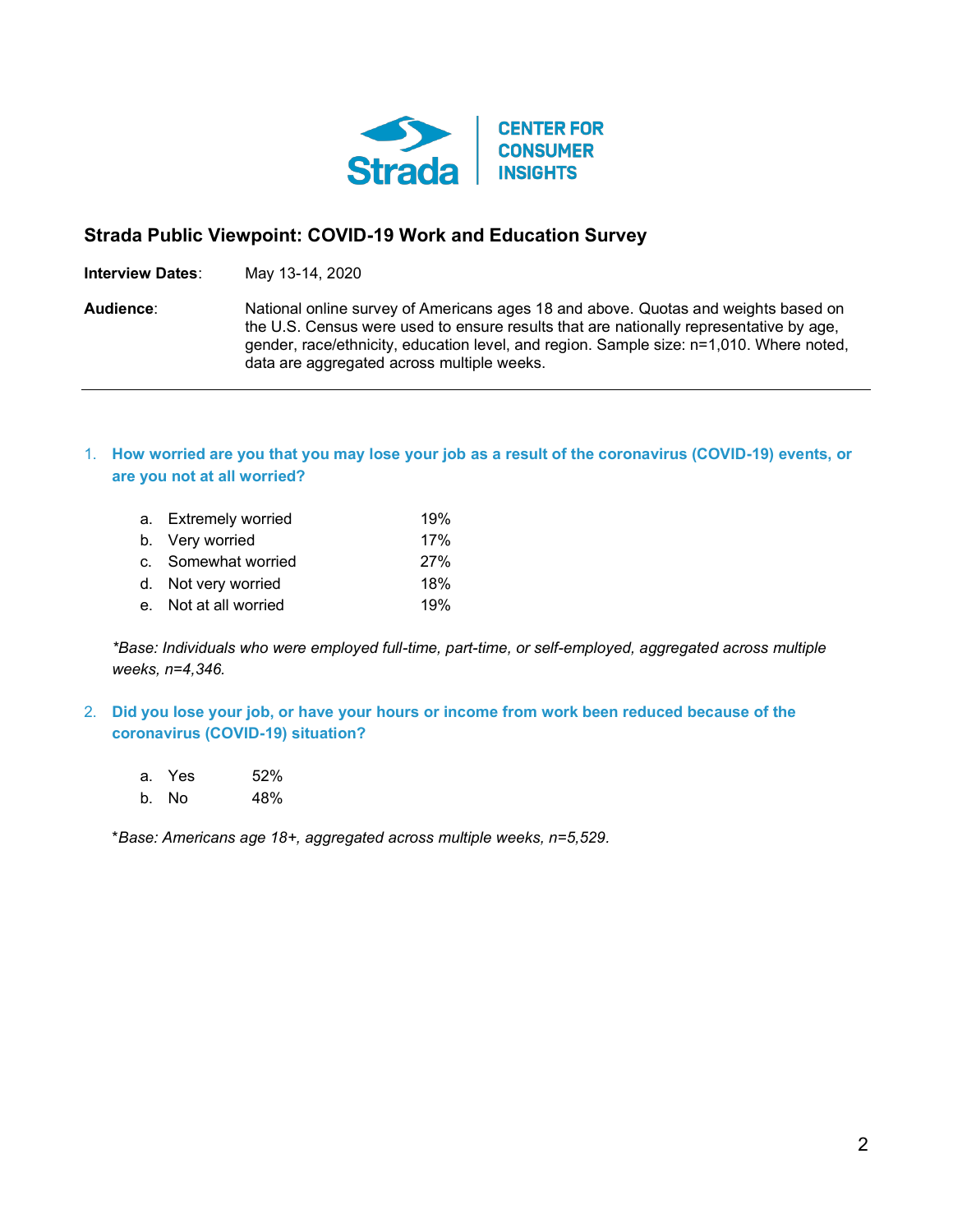## 3. **Do you agree or disagree with the following statement?**

*If I were to lose my job because of the coronavirus (COVID-19) events, I will need additional education or training to find another job with the same wages or income.*

a. Strongly agree 12% b. Agree 21% c. Neither agree nor disagree 32% d. Disagree 22% e. Strongly disagree 14%

\**Base: Individuals who were in the workforce: (employed full-time, part-time, self-employed, or unemployed looking for work), aggregated across multiple weeks, n=4,782.*

- 4. **What best describes any ways you have adjusted your education plans because of the coronavirus outbreak?**
	- a. Have cancelled plans 14%
	- b. Have changed plans 20%
	- c. No change 26%
	- d. Not applicable 39%

\**Base: Americans age 18-65, aggregated across multiple weeks, n=6,428. Numbers do not add to 100 due to rounding*

- 5. **Which of the following best describes how your education plans have changed? [CHECK ALL THAT APPLY]**
	- a. Started or enrolled in courses, training, or program 14%
	- b. Delayed planned enrollment in courses, training, or program 37%
	- c. Reduced the number of courses or amount of training 26%
	- d. Changed the school or provider of courses or training 20%
	- e. Changed my field of study or major 11%

\**Base: Americans age 18-65 who have adjusted education plans, aggregated across multiple weeks, n=511.*

6. **Thinking about the future, please indicate if and when you are likely to enroll in courses or training offered through the following:** 

*Four-year college or university*

- a. Within 1 month 3%
- b. Within 3 months 3%
- c. Within 6 months 3%
- d. Within 1 year 4%
- e. Within 2 years 6%
- f. Within 5 years 8%
- g. Will not enroll 75%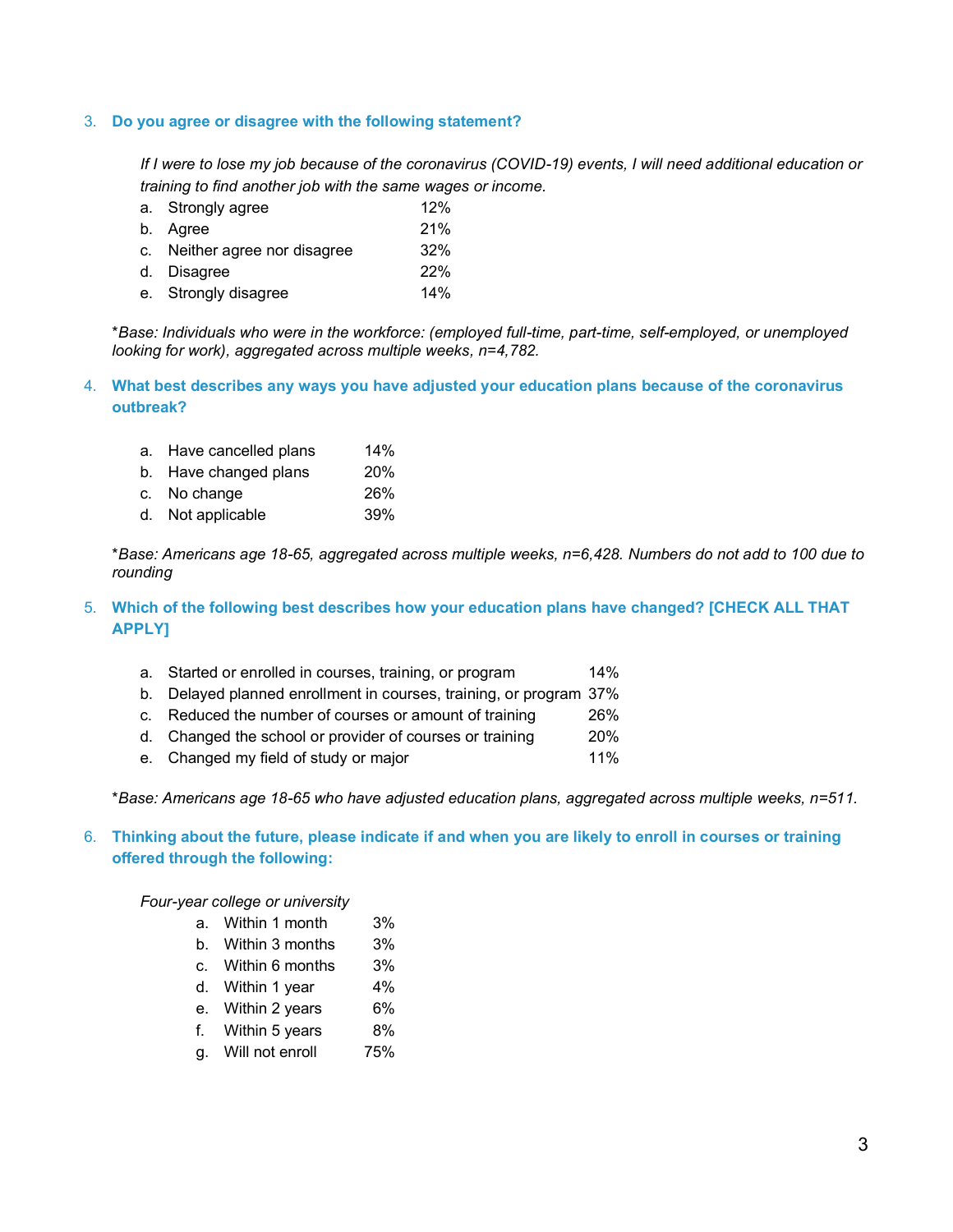## *Community college*

- a. Within 1 month 1%
- b. Within 3 months 3%
- c. Within 6 months 5%
- d. Within 1 year 6%
- e. Within 2 years 5%
- f. Within 5 years 7%
- g. Will not enroll 73%

## *Trade Schools/Programs*

- a. Within 1 month 1%
- b. Within 3 months 2%
- c. Within 6 months 5%
- d. Within 1 year 6%
- e. Within 2 years 6%
- f. Within 5 years 8%
- g. Will not enroll 72%

### *Employer*

- a. Within 1 month 2%
- b. Within 3 months 5%
- c. Within 6 months 5%
- d. Within 1 year 8%
- e. Within 2 years 6%
- f. Within 5 years 8%
- g. Will not enroll 66%

#### *Online-only community colleges, colleges, or universities*

- a. Within 1 month 2%
- b. Within 3 months 4%
- c. Within 6 months 6%
- d. Within 1 year 7%
- e. Within 2 years 6%
- f. Within 5 years 8%
- g. Will not enroll 66%

## *Other online non-academic courses, trainings, or certifications*

- a. Within 1 month 3%
- b. Within 3 months 5%
- c. Within 6 months 6%
- d. Within 1 year 7%
- e. Within 2 years 7%
- f. Within 5 years 8%
- g. Will not enroll 64%